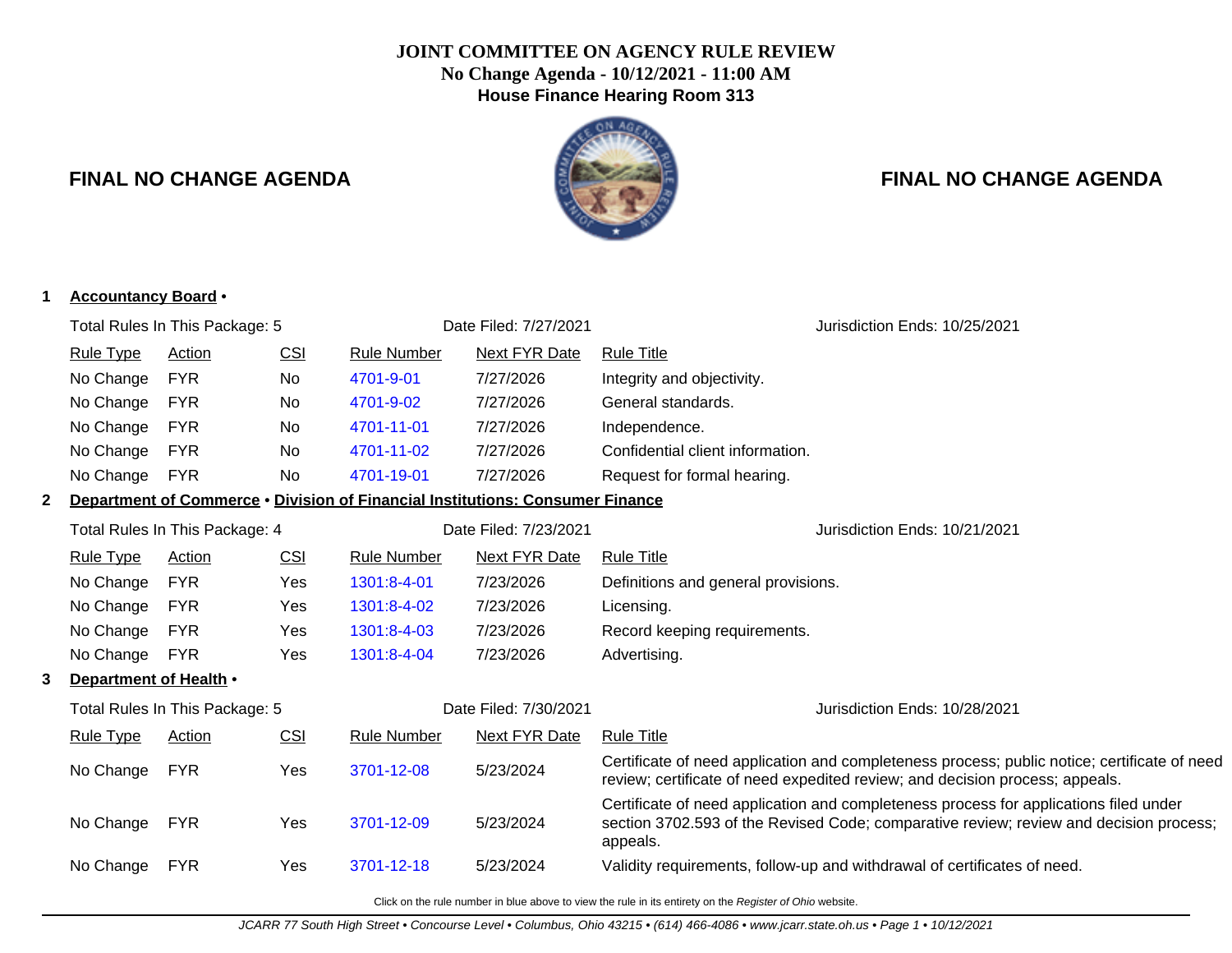#### **JOINT COMMITTEE ON AGENCY RULE REVIEW 10/12/2021 - 11:00 AM**

**House Finance Hearing Room 313**

**FINAL NO CHANGE AGENDA**

# No Change FYR Yes [3701-12-23.2](http://www.registerofohio.state.oh.us/jsps/publicdisplayrules/processPublicDisplayRules.jsp?entered_rule_no=3701-12-23.2&doWhat=GETBYRULENUM&raID=0) 5/23/2024 Replacement of long-term care facilities and relocation of long-term care beds. No Change FYR Yes [3701-12-24](http://www.registerofohio.state.oh.us/jsps/publicdisplayrules/processPublicDisplayRules.jsp?entered_rule_no=3701-12-24&doWhat=GETBYRULENUM&raID=0) 5/23/2024 Monitoring of hospital beds recategorized as skilled nursing beds. **4 Department of Job and Family Services** • **Child Support** Total Rules In This Package: 2 Date Filed: 7/15/2021 Jurisdiction Ends: 10/13/2021 Rule Type Action CSI Rule Number Next FYR Date Rule Title No Change FYR No [5101:12-55-10.2](http://www.registerofohio.state.oh.us/jsps/publicdisplayrules/processPublicDisplayRules.jsp?entered_rule_no=5101:12-55-10.2&doWhat=GETBYRULENUM&raID=0) 7/15/2026 Administrative and court hearings for ownership interest in an account. No Change FYR No [5101:12-55-20.1](http://www.registerofohio.state.oh.us/jsps/publicdisplayrules/processPublicDisplayRules.jsp?entered_rule_no=5101:12-55-20.1&doWhat=GETBYRULENUM&raID=0) 7/15/2026 Lien levy and execution. **5 Department of Job and Family Services** • **ODJFS Practices** Total Rules In This Package: 1 **Date Filed: 8/9/2021** Jurisdiction Ends: 11/7/2021 Rule Type Action CSI Rule Number Next FYR Date Rule Title No Change FYR No [5101:9-22-16](http://www.registerofohio.state.oh.us/jsps/publicdisplayrules/processPublicDisplayRules.jsp?entered_rule_no=5101:9-22-16&doWhat=GETBYRULENUM&raID=0) 8/9/2026 Employee access to confidential personal information. **6 Department of Taxation** • Total Rules In This Package: 1 Date Filed: 7/23/2021 Jurisdiction Ends: 10/21/2021 Rule Type Action CSI Rule Number Next FYR Date Rule Title No Change FYR No [5703-29-08](http://www.registerofohio.state.oh.us/jsps/publicdisplayrules/processPublicDisplayRules.jsp?entered_rule_no=5703-29-08&doWhat=GETBYRULENUM&raID=0) 7/23/2026 Request for member of a combined taxpayer group to file separately. **7 Liquor Control** • **Liquor Control Commission** Total Rules In This Package: 18 Date Filed: 7/15/2021 Jurisdiction Ends: 10/13/2021 Rule Type Action CSI Rule Number Next FYR Date Rule Title No Change FYR Yes [4301:1-1-02](http://www.registerofohio.state.oh.us/jsps/publicdisplayrules/processPublicDisplayRules.jsp?entered_rule_no=4301:1-1-02&doWhat=GETBYRULENUM&raID=0) 7/15/2026 Definitions. No Change FYR Yes [4301:1-1-15](http://www.registerofohio.state.oh.us/jsps/publicdisplayrules/processPublicDisplayRules.jsp?entered_rule_no=4301:1-1-15&doWhat=GETBYRULENUM&raID=0) 7/15/2026 Permits, cancellation of. No Change FYR Yes [4301:1-1-46](http://www.registerofohio.state.oh.us/jsps/publicdisplayrules/processPublicDisplayRules.jsp?entered_rule_no=4301:1-1-46&doWhat=GETBYRULENUM&raID=0) 7/15/2026 Miscellaneous restrictions. No Change FYR Yes [4301:1-1-47](http://www.registerofohio.state.oh.us/jsps/publicdisplayrules/processPublicDisplayRules.jsp?entered_rule_no=4301:1-1-47&doWhat=GETBYRULENUM&raID=0) 7/15/2026 Ban on refilling bottles or selling brands not ordered. No Change FYR Yes [4301:1-1-48](http://www.registerofohio.state.oh.us/jsps/publicdisplayrules/processPublicDisplayRules.jsp?entered_rule_no=4301:1-1-48&doWhat=GETBYRULENUM&raID=0) 7/15/2026 Service in hotel rooms. No Change FYR Yes [4301:1-1-49](http://www.registerofohio.state.oh.us/jsps/publicdisplayrules/processPublicDisplayRules.jsp?entered_rule_no=4301:1-1-49&doWhat=GETBYRULENUM&raID=0) 7/15/2026 Hours of sale of alcoholic beverages. No Change FYR Yes [4301:1-1-50](http://www.registerofohio.state.oh.us/jsps/publicdisplayrules/processPublicDisplayRules.jsp?entered_rule_no=4301:1-1-50&doWhat=GETBYRULENUM&raID=0) 7/15/2026 Limitations on happy hours and similar retail price reductions. No Change FYR Yes [4301:1-1-55](http://www.registerofohio.state.oh.us/jsps/publicdisplayrules/processPublicDisplayRules.jsp?entered_rule_no=4301:1-1-55&doWhat=GETBYRULENUM&raID=0) 7/15/2026 Possession of spirituous liquor on certain premises prohibited. No Change FYR Yes [4301:1-1-56](http://www.registerofohio.state.oh.us/jsps/publicdisplayrules/processPublicDisplayRules.jsp?entered_rule_no=4301:1-1-56&doWhat=GETBYRULENUM&raID=0) 7/15/2026 Employment of underage persons. No Change FYR Yes [4301:1-1-58](http://www.registerofohio.state.oh.us/jsps/publicdisplayrules/processPublicDisplayRules.jsp?entered_rule_no=4301:1-1-58&doWhat=GETBYRULENUM&raID=0) 7/15/2026 Exceptions to giving away food. No Change FYR Yes [4301:1-1-59](http://www.registerofohio.state.oh.us/jsps/publicdisplayrules/processPublicDisplayRules.jsp?entered_rule_no=4301:1-1-59&doWhat=GETBYRULENUM&raID=0) 7/15/2026 Solicitation of patrons.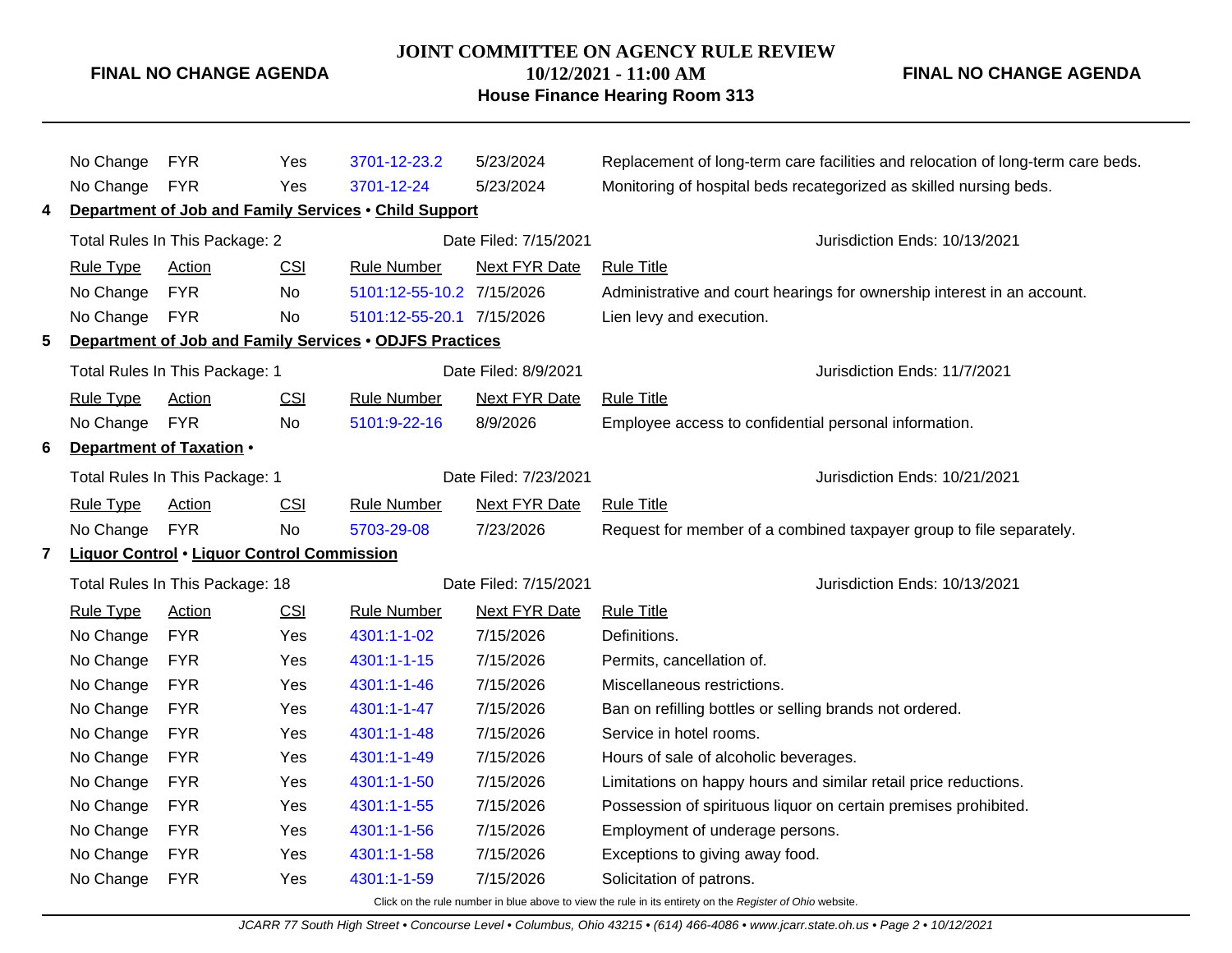**JOINT COMMITTEE ON AGENCY RULE REVIEW**

### **FINAL NO CHANGE AGENDA**

## **10/12/2021 - 11:00 AM House Finance Hearing Room 313**

### **FINAL NO CHANGE AGENDA**

|   | No Change        | <b>FYR</b>                                         | Yes        | 4301:1-1-64        | 7/15/2026             | Population estimates.                                                                                                |
|---|------------------|----------------------------------------------------|------------|--------------------|-----------------------|----------------------------------------------------------------------------------------------------------------------|
|   | No Change        | <b>FYR</b>                                         | Yes        | 4301:1-1-65        | 7/15/2026             | Procedure for hearings before the liquor control commission.                                                         |
|   | No Change        | <b>FYR</b>                                         | Yes        | 4301:1-1-66        | 7/15/2026             | Advertising of proposed rules.                                                                                       |
|   | No Change        | <b>FYR</b>                                         | Yes        | 4301:1-1-67        | 7/15/2026             | Sales reports of A-1 permit holders.                                                                                 |
|   | No Change        | <b>FYR</b>                                         | Yes        | 4301:1-1-76        | 7/15/2026             | D-7 permit.                                                                                                          |
|   | No Change        | <b>FYR</b>                                         | Yes        | 4301:1-1-77        | 7/15/2026             | Notice of meetings.                                                                                                  |
|   | No Change        | <b>FYR</b>                                         | Yes        | 4301:1-1-78        | 7/15/2026             | Auctions by qualifying permit holders.                                                                               |
| 8 |                  | Ohio Casino Control Commission .                   |            |                    |                       |                                                                                                                      |
|   |                  | Total Rules In This Package: 3                     |            |                    | Date Filed: 8/2/2021  | Jurisdiction Ends: 10/31/2021                                                                                        |
|   | <b>Rule Type</b> | <b>Action</b>                                      | CSI        | <b>Rule Number</b> | <b>Next FYR Date</b>  | <b>Rule Title</b>                                                                                                    |
|   | No Change        | <b>FYR</b>                                         | No         | 3772-2-08          | 8/2/2026              | Definitions.                                                                                                         |
|   | No Change        | <b>FYR</b>                                         | No         | 3772-2-09          | 8/2/2026              | Procedures for accessing confidential personal information.                                                          |
|   | No Change        | <b>FYR</b>                                         | No         | 3772-2-12          | 8/2/2026              | Restricting and logging access to confidential personal information in computerized<br>personal information systems. |
| 9 |                  | Ohio Police and Fire Pension Fund .                |            |                    |                       |                                                                                                                      |
|   |                  | Total Rules In This Package: 1                     |            |                    | Date Filed: 7/22/2021 | Jurisdiction Ends: 10/20/2021                                                                                        |
|   | <b>Rule Type</b> | <b>Action</b>                                      | <b>CSI</b> | <b>Rule Number</b> | <b>Next FYR Date</b>  | <b>Rule Title</b>                                                                                                    |
|   | No Change        | <b>FYR</b>                                         | No         | 742-8-08           | 7/22/2026             | Penalties and interest under section 742.353 of the Revised Code.                                                    |
|   |                  | 10 Public Utilities Commission of Ohio . Utilities |            |                    |                       |                                                                                                                      |
|   |                  | Total Rules In This Package: 10                    |            |                    | Date Filed: 7/15/2021 | Jurisdiction Ends: 10/13/2021                                                                                        |
|   | <b>Rule Type</b> | <b>Action</b>                                      | CSI        | <b>Rule Number</b> | Next FYR Date         | <b>Rule Title</b>                                                                                                    |
|   | No Change        | <b>FYR</b>                                         | Yes        | 4901:1-35-02       | 7/15/2026             | Purpose and scope.                                                                                                   |
|   | No Change        | <b>FYR</b>                                         | Yes        | 4901:1-35-04       | 7/15/2026             | Service of application.                                                                                              |
|   | No Change        | <b>FYR</b>                                         | Yes        | 4901:1-35-05       | 7/15/2026             | Technical conference.                                                                                                |
|   | No Change        | <b>FYR</b>                                         | Yes        | 4901:1-35-06       | 7/15/2026             | Hearings.                                                                                                            |
|   | No Change        | <b>FYR</b>                                         | Yes        | 4901:1-35-07       | 7/15/2026             | Discoverable agreements.                                                                                             |
|   | No Change        | <b>FYR</b>                                         | Yes        | 4901:1-35-10       | 7/15/2026             | Annual review of electric security plan.                                                                             |
|   | No Change        | <b>FYR</b>                                         | Yes        | 4901:1-38-01       | 7/15/2026             | Definitions.                                                                                                         |
|   | No Change        | <b>FYR</b>                                         | Yes        | 4901:1-38-02       | 7/15/2026             | Purpose and scope.                                                                                                   |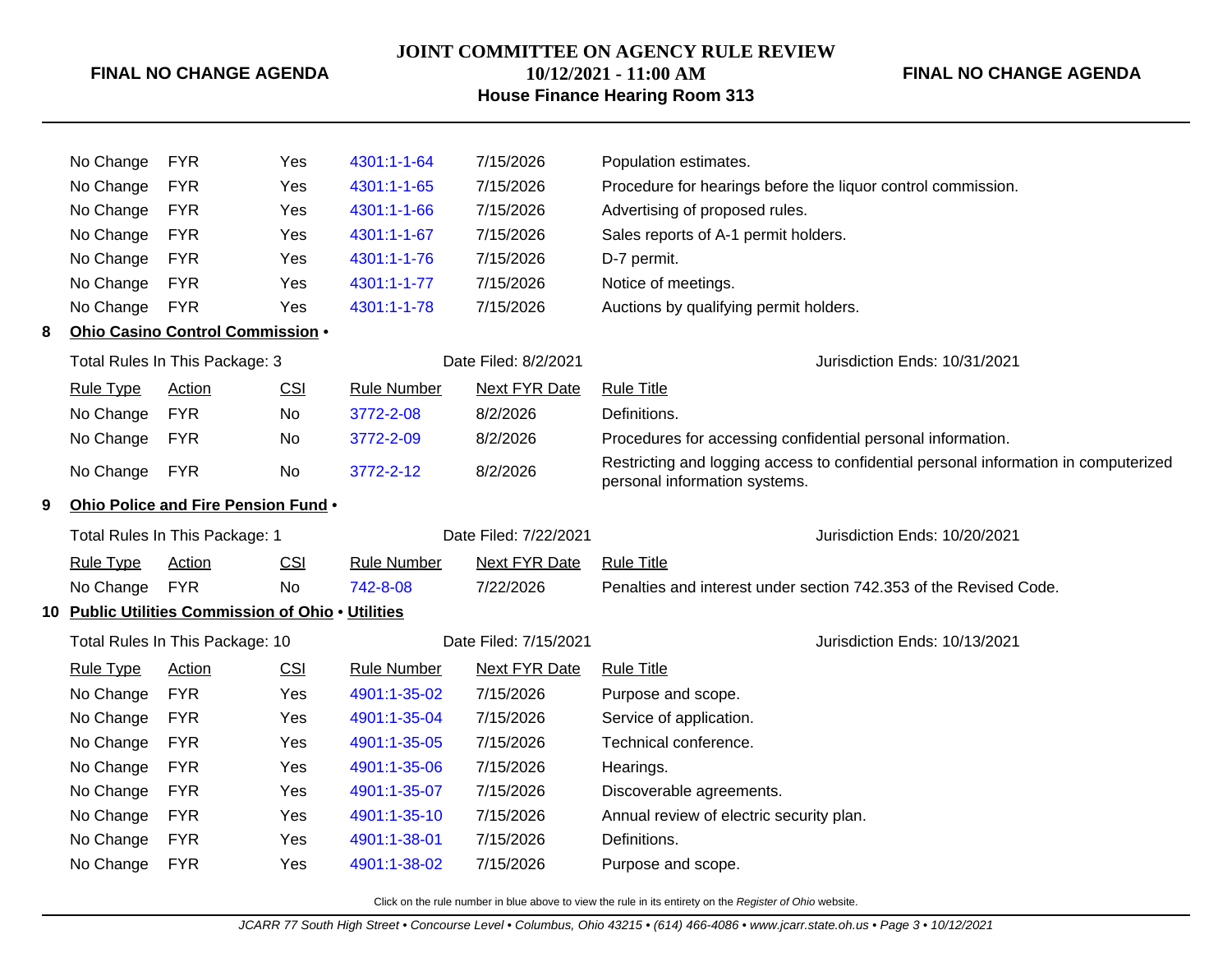#### **JOINT COMMITTEE ON AGENCY RULE REVIEW 10/12/2021 - 11:00 AM**

**FINAL NO CHANGE AGENDA**

# **House Finance Hearing Room 313** No Change FYR Yes [4901:1-38-08](http://www.registerofohio.state.oh.us/jsps/publicdisplayrules/processPublicDisplayRules.jsp?entered_rule_no=4901:1-38-08&doWhat=GETBYRULENUM&raID=0) 7/15/2026 Revenue recovery. No Change FYR Yes [4901:1-38-09](http://www.registerofohio.state.oh.us/jsps/publicdisplayrules/processPublicDisplayRules.jsp?entered_rule_no=4901:1-38-09&doWhat=GETBYRULENUM&raID=0) 7/15/2026 Failure to comply. **11 Public Utilities Commission of Ohio** • **Utilities** Total Rules In This Package: 6 **Date Filed: 7/26/2021** Jurisdiction Ends: 10/24/2021 Rule Type Action CSI Rule Number Next FYR Date Rule Title No Change FYR Yes [4901:1-13-01](http://www.registerofohio.state.oh.us/jsps/publicdisplayrules/processPublicDisplayRules.jsp?entered_rule_no=4901:1-13-01&doWhat=GETBYRULENUM&raID=0) 7/26/2026 Definitions. No Change FYR Yes [4901:1-13-03](http://www.registerofohio.state.oh.us/jsps/publicdisplayrules/processPublicDisplayRules.jsp?entered_rule_no=4901:1-13-03&doWhat=GETBYRULENUM&raID=0) 7/26/2026 Retention of records and access to records and business activities. No Change FYR Yes [4901:1-13-06](http://www.registerofohio.state.oh.us/jsps/publicdisplayrules/processPublicDisplayRules.jsp?entered_rule_no=4901:1-13-06&doWhat=GETBYRULENUM&raID=0) 7/26/2026 Provision of customer rights and obligations. No Change FYR Yes [4901:1-13-07](http://www.registerofohio.state.oh.us/jsps/publicdisplayrules/processPublicDisplayRules.jsp?entered_rule_no=4901:1-13-07&doWhat=GETBYRULENUM&raID=0) 7/26/2026 Employee identification. No Change FYR Yes [4901:1-13-09](http://www.registerofohio.state.oh.us/jsps/publicdisplayrules/processPublicDisplayRules.jsp?entered_rule_no=4901:1-13-09&doWhat=GETBYRULENUM&raID=0) 7/26/2026 Fraudulent practice, tampering, and theft of gas service. No Change FYR Yes [4901:1-13-13](http://www.registerofohio.state.oh.us/jsps/publicdisplayrules/processPublicDisplayRules.jsp?entered_rule_no=4901:1-13-13&doWhat=GETBYRULENUM&raID=0) 7/26/2026 Uniform system of accounts for gas companies. **12 Public Utilities Commission of Ohio** • **Utilities** Total Rules In This Package: 9 Date Filed: 7/26/2021 Jurisdiction Ends: 10/24/2021 Rule Type Action CSI Rule Number Next FYR Date Rule Title No Change FYR Yes [4901:1-16-01](http://www.registerofohio.state.oh.us/jsps/publicdisplayrules/processPublicDisplayRules.jsp?entered_rule_no=4901:1-16-01&doWhat=GETBYRULENUM&raID=0) 7/26/2026 Definitions. No Change FYR Yes [4901:1-16-03](http://www.registerofohio.state.oh.us/jsps/publicdisplayrules/processPublicDisplayRules.jsp?entered_rule_no=4901:1-16-03&doWhat=GETBYRULENUM&raID=0) 7/26/2026 Adoption of United States department of transportation gas pipeline safety regulations. No Change FYR Yes [4901:1-16-07](http://www.registerofohio.state.oh.us/jsps/publicdisplayrules/processPublicDisplayRules.jsp?entered_rule_no=4901:1-16-07&doWhat=GETBYRULENUM&raID=0) 7/26/2026 Master meter systems and safety inspections. No Change FYR Yes [4901:1-16-09](http://www.registerofohio.state.oh.us/jsps/publicdisplayrules/processPublicDisplayRules.jsp?entered_rule_no=4901:1-16-09&doWhat=GETBYRULENUM&raID=0) 7/26/2026 Notice of probable noncompliance; proposed compliance order; and/or proposed forfeiture. No Change FYR Yes [4901:1-16-10](http://www.registerofohio.state.oh.us/jsps/publicdisplayrules/processPublicDisplayRules.jsp?entered_rule_no=4901:1-16-10&doWhat=GETBYRULENUM&raID=0) 7/26/2026 Hazardous pipeline facilities: inspection and notice. No Change FYR Yes [4901:1-16-12](http://www.registerofohio.state.oh.us/jsps/publicdisplayrules/processPublicDisplayRules.jsp?entered_rule_no=4901:1-16-12&doWhat=GETBYRULENUM&raID=0) 7/26/2026 Commission proceedings. No Change FYR Yes [4901:1-16-13](http://www.registerofohio.state.oh.us/jsps/publicdisplayrules/processPublicDisplayRules.jsp?entered_rule_no=4901:1-16-13&doWhat=GETBYRULENUM&raID=0) 7/26/2026 Emergency proceedings. No Change FYR Yes [4901:1-16-14](http://www.registerofohio.state.oh.us/jsps/publicdisplayrules/processPublicDisplayRules.jsp?entered_rule_no=4901:1-16-14&doWhat=GETBYRULENUM&raID=0) 7/26/2026 Payment of forfeitures and payments made pursuant to stipulation. No Change FYR Yes [4901:1-16-15](http://www.registerofohio.state.oh.us/jsps/publicdisplayrules/processPublicDisplayRules.jsp?entered_rule_no=4901:1-16-15&doWhat=GETBYRULENUM&raID=0) 7/26/2026 Gas gathering pipelines and processing plant stub pipelines. **13 Public Utilities Commission of Ohio** • **Utilities** Total Rules In This Package: 4 Date Filed: 7/15/2021 Jurisdiction Ends: 10/13/2021 Rule Type Action CSI Rule Number Next FYR Date Rule Title No Change FYR Yes [4901:1-36-01](http://www.registerofohio.state.oh.us/jsps/publicdisplayrules/processPublicDisplayRules.jsp?entered_rule_no=4901:1-36-01&doWhat=GETBYRULENUM&raID=0) 7/15/2026 Definitions. No Change FYR Yes [4901:1-36-03](http://www.registerofohio.state.oh.us/jsps/publicdisplayrules/processPublicDisplayRules.jsp?entered_rule_no=4901:1-36-03&doWhat=GETBYRULENUM&raID=0) 7/15/2026 Application.

Click on the rule number in blue above to view the rule in its entirety on the Register of Ohio website.

No Change FYR Yes [4901:1-36-05](http://www.registerofohio.state.oh.us/jsps/publicdisplayrules/processPublicDisplayRules.jsp?entered_rule_no=4901:1-36-05&doWhat=GETBYRULENUM&raID=0) 7/15/2026 Hearings.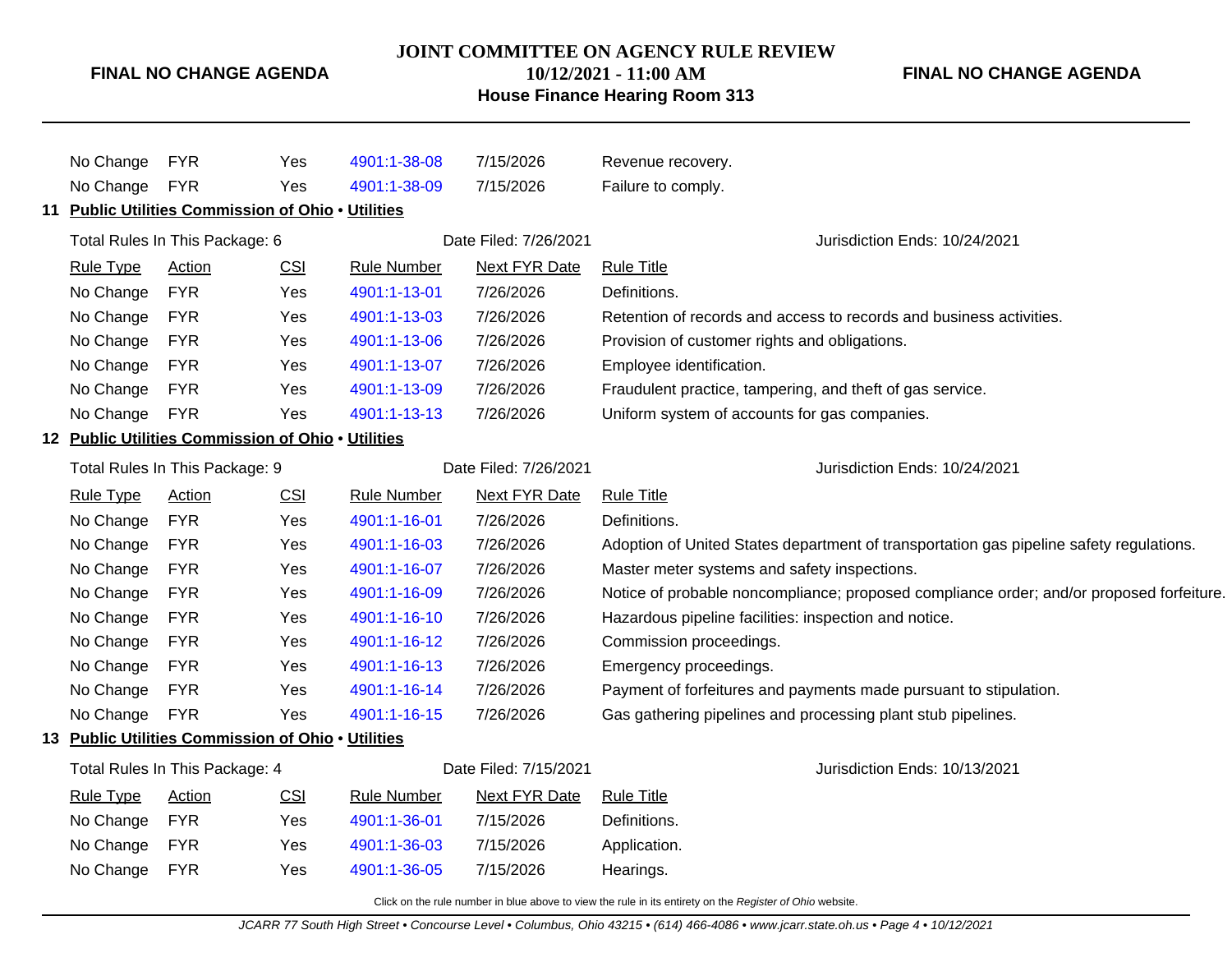### **JOINT COMMITTEE ON AGENCY RULE REVIEW 10/12/2021 - 11:00 AM**

**FINAL NO CHANGE AGENDA**

# **House Finance Hearing Room 313**

|    | No Change FYR    |                                                    | Yes        | 4901:1-36-06       | 7/15/2026             | Additional information.                                                                                  |
|----|------------------|----------------------------------------------------|------------|--------------------|-----------------------|----------------------------------------------------------------------------------------------------------|
|    |                  | 14 Public Utilities Commission of Ohio . Utilities |            |                    |                       |                                                                                                          |
|    |                  | Total Rules In This Package: 5                     |            |                    | Date Filed: 7/15/2021 | Jurisdiction Ends: 10/13/2021                                                                            |
|    | <b>Rule Type</b> | <b>Action</b>                                      | CSI        | <b>Rule Number</b> | <b>Next FYR Date</b>  | <b>Rule Title</b>                                                                                        |
|    | No Change        | <b>FYR</b>                                         | Yes        | 4901:1-37-02       | 7/15/2026             | Purpose and scope.                                                                                       |
|    | No Change        | <b>FYR</b>                                         | Yes        | 4901:1-37-03       | 7/15/2026             | Applicability.                                                                                           |
|    | No Change        | <b>FYR</b>                                         | Yes        | 4901:1-37-07       | 7/15/2026             | Access to books and records.                                                                             |
|    | No Change        | <b>FYR</b>                                         | Yes        | 4901:1-37-08       | 7/15/2026             | Cost allocation manual (CAM).                                                                            |
|    | No Change        | <b>FYR</b>                                         | Yes        | 4901:1-37-09       | 7/15/2026             | Sale or transfer of generating assets.                                                                   |
|    |                  | 15 Public Utilities Commission of Ohio . Utilities |            |                    |                       |                                                                                                          |
|    |                  | Total Rules In This Package: 1                     |            |                    | Date Filed: 7/16/2021 | Jurisdiction Ends: 10/14/2021                                                                            |
|    | <b>Rule Type</b> | <b>Action</b>                                      | <b>CSI</b> | <b>Rule Number</b> | <b>Next FYR Date</b>  | <b>Rule Title</b>                                                                                        |
|    | No Change        | <b>FYR</b>                                         | Yes        | 4901:1-36-03       | 7/15/2026             | Application.                                                                                             |
|    |                  | 16 Public Utilities Commission of Ohio . Utilities |            |                    |                       |                                                                                                          |
|    |                  | Total Rules In This Package: 6                     |            |                    | Date Filed: 7/22/2021 | Jurisdiction Ends: 10/20/2021                                                                            |
|    | <b>Rule Type</b> | <b>Action</b>                                      | <b>CSI</b> | <b>Rule Number</b> | <b>Next FYR Date</b>  | <b>Rule Title</b>                                                                                        |
|    | No Change        | <b>FYR</b>                                         | Yes        | 4901:1-9-01        | 7/22/2026             | Definitions.                                                                                             |
|    | No Change        | <b>FYR</b>                                         | Yes        | 4901:1-9-03        | 7/22/2026             | Demand, load, or time differentiated pricing meter option for residential customers.                     |
|    | No Change        | <b>FYR</b>                                         | Yes        | 4901:1-9-05        | 7/22/2026             | Uniform system of accounts for electric utilities.                                                       |
|    | No Change        | <b>FYR</b>                                         | Yes        | 4901:1-9-06        | 7/22/2026             | Retention of records.                                                                                    |
|    | No Change        | <b>FYR</b>                                         | Yes        | 4901:1-9-07        | 7/22/2026             | Rules, regulations, and practices for the construction of electric line extensions.                      |
|    | No Change        | <b>FYR</b>                                         | Yes        | 4901:1-9-09        | 7/22/2026             | Nuclear decommissioning reports.                                                                         |
| 17 |                  | Secretary of State . Campaign Finance              |            |                    |                       |                                                                                                          |
|    |                  | Total Rules In This Package: 9                     |            |                    | Date Filed: 7/14/2021 | Jurisdiction Ends: 10/12/2021                                                                            |
|    | <b>Rule Type</b> | <b>Action</b>                                      | <b>CSI</b> | <b>Rule Number</b> | <b>Next FYR Date</b>  | <b>Rule Title</b>                                                                                        |
|    | No Change        | <b>FYR</b>                                         | No         | $111:2 - 1 - 06$   | 7/14/2026             | Computation of time.                                                                                     |
|    | No Change        | <b>FYR</b>                                         | No         | 111:2-2-02         | 7/14/2026             | Reporting independent expenditures.                                                                      |
|    | No Change        | <b>FYR</b>                                         | No         | 111:2-3-02         | 7/14/2026             | Which laws govern Ohio corporate/labor PACs and FSL PACs.                                                |
|    | No Change        | <b>FYR</b>                                         | No         | 111:2-4-02         | 7/14/2026             | Contributions received for debt retirement.                                                              |
|    |                  |                                                    |            |                    |                       | Click on the rule number in blue above to view the rule in its entirety on the Register of Ohio website. |

JCARR 77 South High Street • Concourse Level • Columbus, Ohio 43215 • (614) 466-4086 • www.jcarr.state.oh.us • Page 5 • 10/12/2021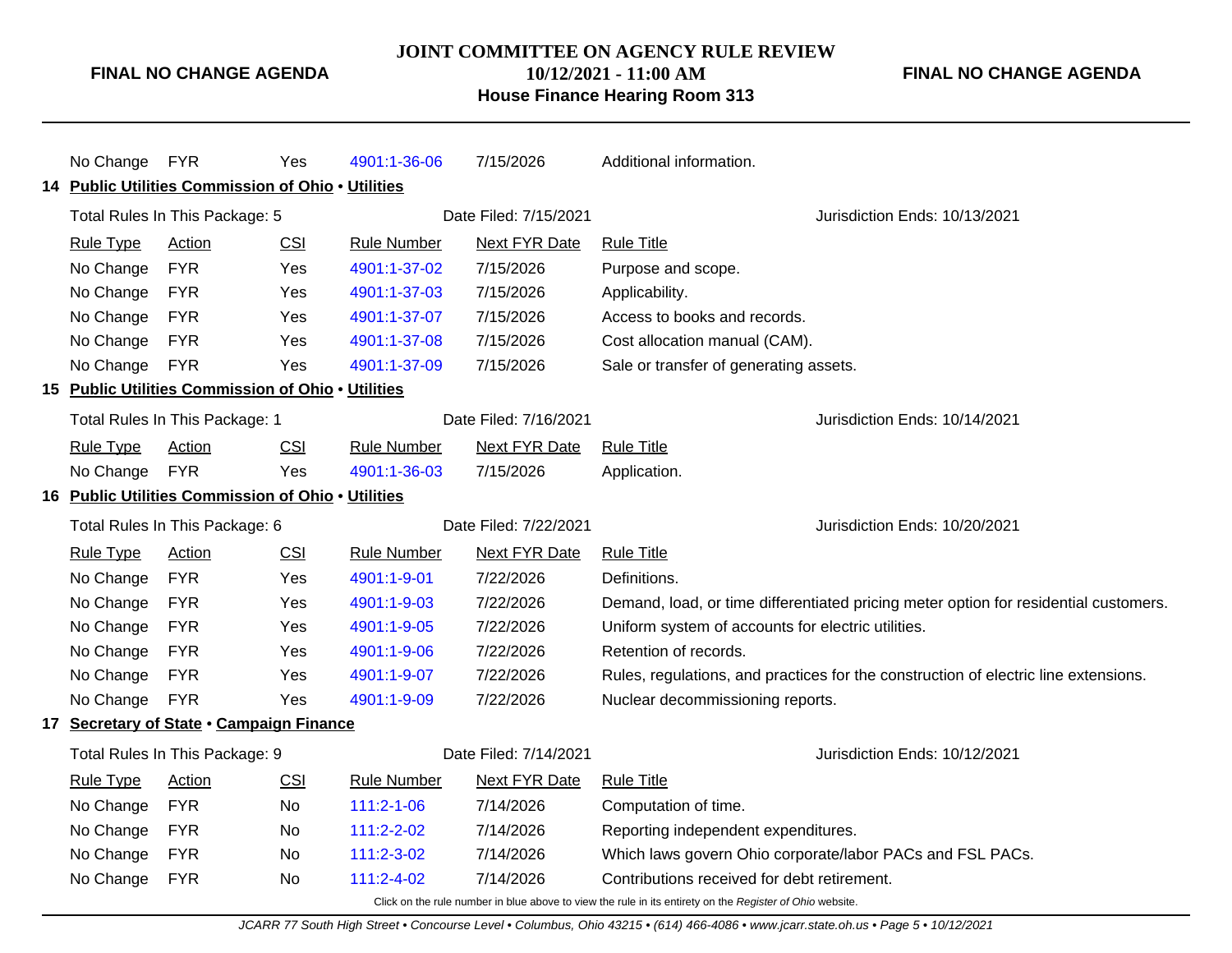**JOINT COMMITTEE ON AGENCY RULE REVIEW**

### **FINAL NO CHANGE AGENDA**

### **10/12/2021 - 11:00 AM House Finance Hearing Room 313**

**FINAL NO CHANGE AGENDA**

| No Change        | <b>FYR</b>                     | No         | $111:2 - 4 - 05$                                             | 7/14/2026             | Definition of cash.                                                                                                           |
|------------------|--------------------------------|------------|--------------------------------------------------------------|-----------------------|-------------------------------------------------------------------------------------------------------------------------------|
| No Change        | <b>FYR</b>                     | No         | 111:2-4-08                                                   | 7/14/2026             | Two-business-day statements.                                                                                                  |
| No Change        | <b>FYR</b>                     | No         | $111:2 - 4 - 14$                                             | 7/14/2026             | Uniform reporting of contributions.                                                                                           |
| No Change        | <b>FYR</b>                     | No         | $111:2 - 4 - 15$                                             | 7/14/2026             | Allocation of expenses between candidates.                                                                                    |
| No Change        | <b>FYR</b>                     | No         | $111:2 - 4 - 16$                                             | 7/14/2026             | Other income.                                                                                                                 |
|                  |                                |            | 18 State Lottery Commission . Video Lottery Gaming Terminals |                       |                                                                                                                               |
|                  | Total Rules In This Package: 4 |            |                                                              | Date Filed: 7/14/2021 | Jurisdiction Ends: 10/12/2021                                                                                                 |
| <b>Rule Type</b> | <b>Action</b>                  | CSI        | <b>Rule Number</b>                                           | <b>Next FYR Date</b>  | <b>Rule Title</b>                                                                                                             |
| No Change        | <b>FYR</b>                     | Yes        | 3770:2-3-01                                                  | 10/28/2025            | Video lottery licenses; application.                                                                                          |
| No Change        | <b>FYR</b>                     | Yes        | 3770:2-3-04                                                  | 10/28/2025            | Video lottery licenses; denial of license.                                                                                    |
| No Change        | <b>FYR</b>                     | Yes        | 3770:2-3-05                                                  | 10/28/2025            | Video lottery licenses; suspension or revocation.                                                                             |
| No Change        | <b>FYR</b>                     | Yes        | 3770:2-3-07                                                  | 10/28/2025            | Video lottery licenses; renewal.                                                                                              |
|                  |                                |            | 19 State Lottery Commission . Video Lottery Gaming Terminals |                       |                                                                                                                               |
|                  | Total Rules In This Package: 4 |            |                                                              | Date Filed: 7/14/2021 | Jurisdiction Ends: 10/12/2021                                                                                                 |
| <b>Rule Type</b> | Action                         | CSI        | <b>Rule Number</b>                                           | <b>Next FYR Date</b>  | <b>Rule Title</b>                                                                                                             |
| No Change        | <b>FYR</b>                     | <b>Yes</b> | 3770:2-6-01                                                  | 10/28/2025            | Video lottery operations; hours of operation and number and type of video lottery terminals.                                  |
| No Change        | <b>FYR</b>                     | Yes        | 3770:2-6-02                                                  | 10/28/2025            | Video lottery operations; maintenance and repair of video lottery terminals.                                                  |
| No Change        | <b>FYR</b>                     | Yes        | 3770:2-6-03                                                  | 10/28/2025            | Video lottery operations; security and surveillance.                                                                          |
| No Change        | <b>FYR</b>                     | Yes        | 3770:2-6-04                                                  | 10/28/2025            | Video lottery operations; transportation, relocation, installation, certification, and storage of<br>video lottery terminals. |
|                  |                                |            | 20 State Lottery Commission . Video Lottery Gaming Terminals |                       |                                                                                                                               |
|                  | Total Rules In This Package: 2 |            |                                                              | Date Filed: 7/14/2021 | Jurisdiction Ends: 10/12/2021                                                                                                 |
| <b>Rule Type</b> | <b>Action</b>                  | <b>CSI</b> | <b>Rule Number</b>                                           | <b>Next FYR Date</b>  | <b>Rule Title</b>                                                                                                             |
| No Change        | <b>FYR</b>                     | Yes        | 3770:2-7-01                                                  | 10/28/2025            | Video lottery game requirements; video lottery game play.                                                                     |
| No Change        | <b>FYR</b>                     | Yes        | 3770:2-7-02                                                  | 10/28/2025            | Video lottery game requirements; video lottery prize payments.                                                                |
|                  |                                |            |                                                              |                       |                                                                                                                               |
|                  |                                |            |                                                              |                       | MIBL1.                                                                                                                        |

# **Withdrawn**

### **21 Public Utilities Commission of Ohio** • **Utilities**